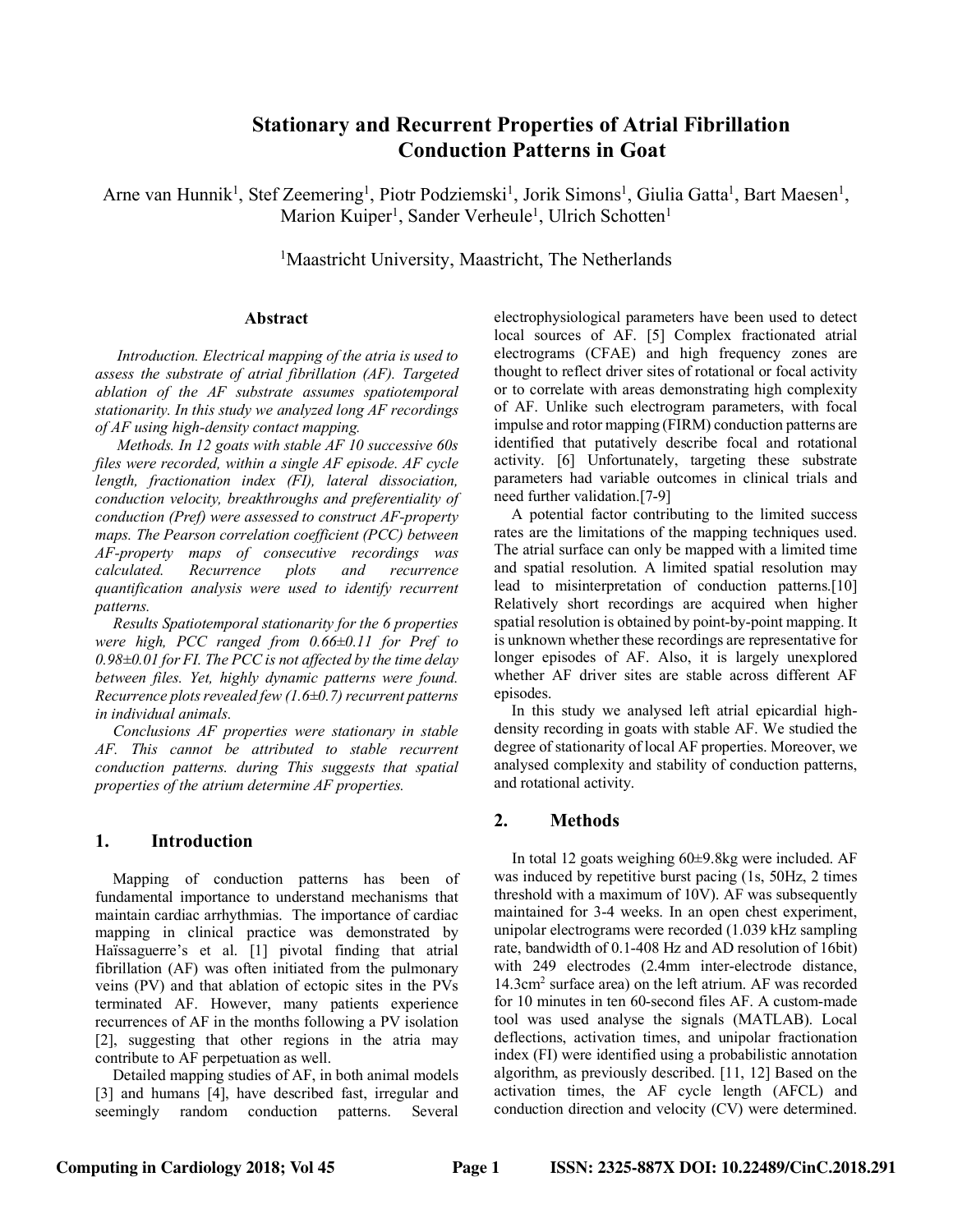The preferential direction of conduction (Pref) was calculated for each electrode (Pref=1-(circular variance of all conduction vectors)). Epicardial lateral dissociation (LD) was calculated as the maximal time difference of activation times between neighbouring electrodes. AF property maps 5 different parameters, i.e. FI, AFCL, LD, CV, and Pref were obtained for each individual animal. Per animal and parameter, the spatial Pearson correlation coefficient (PCC) between all property maps were determined. We analysed waves during AF as previously described by Zeemering et al. Conduction paths within waves were determined as the shortest contiguous trajectory between a starting and end point. [11] Trajectory with ≥1 intersection(s) were considered to be re-entrant circuits (RC).

Next, we analysed the recurrent conduction patterns in 60-second-recordings. We considered a pattern to be recurrent if the wave front $(s)$ ; 1) reached the same point in space, 2) propagated in the same direction, and 3) had a similar shape. To identify recurrent events, we used the linear phase between activation times. Note: Hilbert transformation or time embedding of the raw electrogram are not needed as local activation times are fundamental base of this approach. The difference in phase at the electrode level was computed between every sample. The average phase difference (aPD) was computed based on all 249 phase differences. Recurrent patterns were identified at an aPD of  $\langle \pi/4$ , corresponding to 1/8 of the AFCL. The rate of recurrent patterns was calculated as the ratio of the number of observed recurrences to the number of expected recurrences if the pattern was fully recurrent.

Data are presented as mean±sd. Data were tested for normality using a Kolmogorov-Smirnov test. Intra- and inter-episode correlation between property maps was assessed using Pearson correlation coefficient (PCC). A Bonferroni's correction was applied to correct for multiple comparisons. Inter-episode correlation differences were tested with a Wilcoxon rank sum test.

# **3. Results**



Figure 1. Unipolar fractionation index property map from the first and the tent minute of a 10-minute AF recording. The purple peaks reflect electrodes with high levels of FI, green zones reflect low levels of FI.

In figure 1 two property maps for the fractionation index is presented. FI was the parameter with highest level of stationarity (figure 1) but all property maps presented very reproducible spatial distributions. The average PCCs was very high and ranged from 0.66±0.11 for Pref up to 0.98±0.01 for FI, (table 1). To investigate if the high PCC were due to chance we broke the spatial coherence of the maps by randomly reassigning the electrodes within the map. This test diminished the average PCCs to almost 0.

Table 1. Print sizes for different parts of the manuscript.

| Text        | <b>PCC</b>       | <b>PCC</b> |
|-------------|------------------|------------|
|             | (r)              | p-value    |
| FI          | $0.983+0.01$     | p<0.001    |
| $AFCL$ (ms) | $0.956 \pm 0.04$ | p<0.001    |
| $LD$ (ms)   | $0.968 + 0.01$   | p<0.001    |
| $CV$ (cm/s) | $0.926 \pm 0.06$ | p<0.001    |
| Pref        | $0.655 \pm 0.11$ | p<0.001    |

We also investigated if distance in time affected the PCC between property maps but no changes in PCC occurred for all parameters. Next we investigated if the spatiotemporal stationarity would be affected between AF episodes. Two episodes were closely apart (2 minutes) and a third episode was recoded after ~1hour of AF interruption. A short AF interruption had no substantial impact on PCC but larger changes occurred after the 60 minute interruption. The decrease of PCC was significant for AFCL, CV, and FI.



Figure 2. Inter-episode correlation. Red asterisks mean a significant lower PCC compared to intra-episode correlation.

The stationary property maps could have been dependent on a beat-to-beat level or at somewhat longer timespans. We therefore examined AF dynamics. Beat-tobeat AF dynamics resulted in an AFCL change of  $20\pm3.7$ ms and conduction direction varied with  $66\pm10$ degrees. 7.7±2.3 waves were present per cycle. 453 reentrant trajectories were found across all files with only 25 lasting longer than 2 rotations. On average re-entrant activity was present for  $9.2 \pm 11\%$  with a lifespan of 149±18ms. These finding demonstrated a large beat-to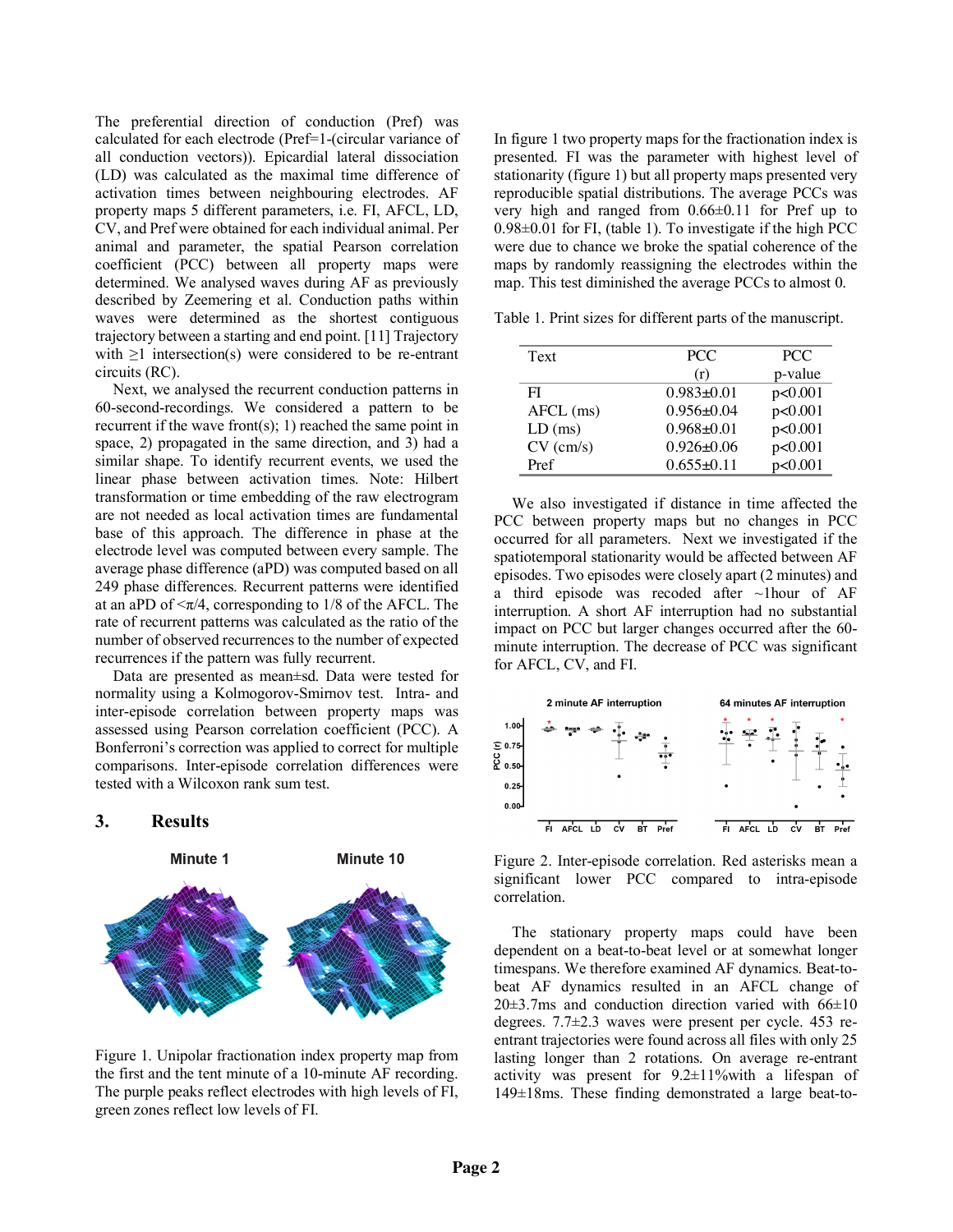beat variability with high dynamic patterns that cannot explain stationary AF properties.

However, frequent recurrent patterns that dominate the property maps could have dictated stationarity. We therefore investigated the occurrence of recurrent AF patterns with the use of recurrence plots. An example is presented in figure 2. 9 out of 12 goats no frequent or longlasting recurrent patterns were found. Overall 1.6±0.7 recurrent patterns per goat were found, with either peripheral or BT origins. 64% of the reentrant circuits with >2 rotations were identified as recurrent events. No predominant origin of conduction pattern was found.



Figure 2. Recurrent pattern analysis of a 60 second AF files in recorded in a goat with 3-4 weeks of AF. Most of the time no recurrent patterns were present. 3 blocks can be acknowledged indicating a single recurrent pattern (at 32s, 48s, and 52s). The recurrence block identified a repetitive breakthrough pattern.

#### **4. Discussion**

In the goat model of persistent AF, we demonstrated that in 60-second-recordings the spatiotemporal distributions of AF parameters are stationary if measured within a single AF episode. A short interruption of an AF episode had little effect on this stationary behaviour but interruption of longer duration changed AF parameters significantly. 60-second recurrence analysis illustrated that recurrent patterns were scarce and only found in a minority of the animals. AF was also shown to have highly dynamic behaviour at a beat-to-beat level. Therefore, stationary spatiotemporal properties could not be attributed to stable recurrent conduction patterns during AF suggesting that the atrial myocardium may determine average AF properties even when the conduction patterns are highly variable.

Complex fractionated electrograms (CFAE) were reported to occur during induced AF at sites of conduction block in Wolf-Parkinson-White patients and therefore reflect areas with higher complexity of AF.[13] Consequently, they might reflect zones that act as sources for AF. It was hypothesized that CFAE sites might be suitable targets for AF ablation.<sup>[14]</sup> Initially high success rates were reported but recent randomized controlled trials failed to show superiority of PV isolation + CFAE ablation above PV isolation alone.[2] In other studies, high dominant frequency (DF) was found to associate with rotor sites in cholinergic AF in sheep hearts.[15] This notion led to hypothesis that ablating DF sites might be a valid target for AF ablation.[15] Indeed, the presence of high frequency sites inversely correlated to procedural success rates [8] but targeting DF sites did not consistently lead to improvement of clinical outcome.[8] It is unclear whether these negative outcomes entail that CFAE and high DF indicate bystander sites instead of AF driver sites or are due to technical limitations of the methods applied. Irrespective of the applied methods, the intrinsic assumption entail that driver sites are stable in time and space. The question is whether the recording lengths are sufficient to capture potential transient appearances of CFAE's or DF's. Continuous recordings of bipolar contact electrograms showed that about 75% of CFAE's remain stable in time.[12] Similarly, we found very high spatiotemporal stationarity for both FI and AFCL. Recordings of 60 seconds within a single episode of AF were more than sufficient to reliably capture patterns.

Both AFCL and FI are parameters that are derived from single electrograms and reflect properties of a limited area. Parameters that account for spatial characteristics of conduction, had high stationary properties too. Stationarities were lower when AF patterns were taken into account. Preferentiality of conduction direction was subject to largest variability, indicative of dynamic conduction patterns.

In general, AF wave and recurrence analysis revealed multiple propagating wave fronts with a small number of recurrent patterns. Hence, it is unlikely that the high degree of stationary of AF property maps is caused by stable and frequent conduction patterns. Therefore, we conclude that the atrial structure and local electrophysiological properties are likely to determine average AF properties even if the conduction patterns as such are very variable. This might imply that the relatively large variation in AF complexity (3.8-11 waves/cycle), among animals without substantial structural remodeling [3], may – at least partly - be driven by the individual atrial architecture.

If AF properties would only be determined by the atrial architecture, then the initiation conditions should not affect AF properties. We therefore examined the effect of different episodes of AF. We found that stationarity is conserved if two AF episodes are relative close in time  $(\sim$